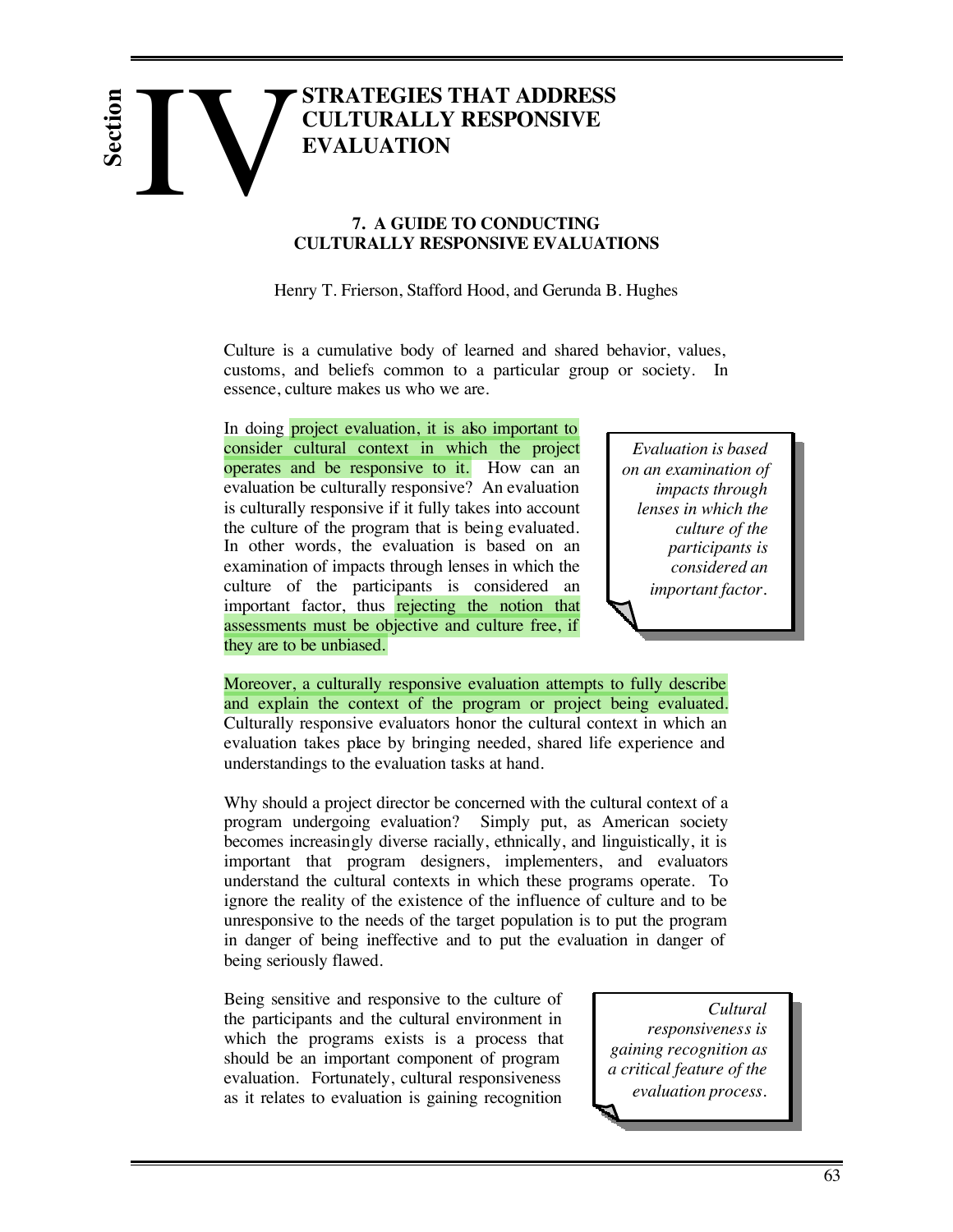as a critical feature of the evaluation process. This is particularly true for programs in which the participants' culture is acknowledged to have a major impact on program outcomes.

# **The Need for Culturally Responsive Evaluation**

It may seem obvious to some, if not to most, professionals that cultural responsiveness should be an integral part of the project development and evaluation process. After all, who could argue against taking into account the cultural context when designing and conducting an evaluation? Doesn't everyone consider the cultural context? The answers to these questions are, respectively, "many" and "no." Apparently, not everyone agrees that implementing culturally responsive evaluation is a good idea. Essentially, there are two frequently stated arguments against using culturally responsive strategies and techniques in educational evaluations. First, there is the claim that evaluations should be culture free. Second, some individuals argue that while an evaluation should take into account the culture and values of the project or program it is examining, it should not, however, be *responsive* to them.

*There are no culture-free evaluators, educational tests, or societal laws.*

Let us examine the first argument. Just as surely as there are no culture-free evaluations, there are no culture-free evaluators, educational tests, or societal laws. Our values are reflected in our social activities, whether they are educational, governmental, or legal. The responsibility that educational evaluators have is to recognize their own personal cultural preferences and to make a conscious effort to restrict any undue influence they might have on the work.

The second argument, that educational evaluations should not be in the business of *responding* to the cultural contexts in which they are undertaken, is more troublesome. It is one thing to accept or recognize the reasonableness of the requirement to describe the cultural context. It is quite another to adopt evaluation strategies that are consonant with the cultural context(s) under examination. It is precisely this last point of view that is being advocated in this chapter. The field of educational evaluation has advanced over the past three decades, through its recognition of the role that fullness of description plays in a comprehensive evaluation process (e.g., Stake, 1967). In fact, it is becoming increasingly recognized that a responsive evaluation can greatly benefit the project and its stakeholders. Still, it remains all too rare that educational evaluation is designed to be responsive to the cultural context associated with the program or project that is being evaluated.

This chapter discusses strategies that have been found to be useful in conducting culturally responsive evaluation and to identify areas where further help is needed. We examine the role of culturally responsive evaluation at each of the critical phases of the evaluation process, showing how its principles can be applied to enhance good inquiry.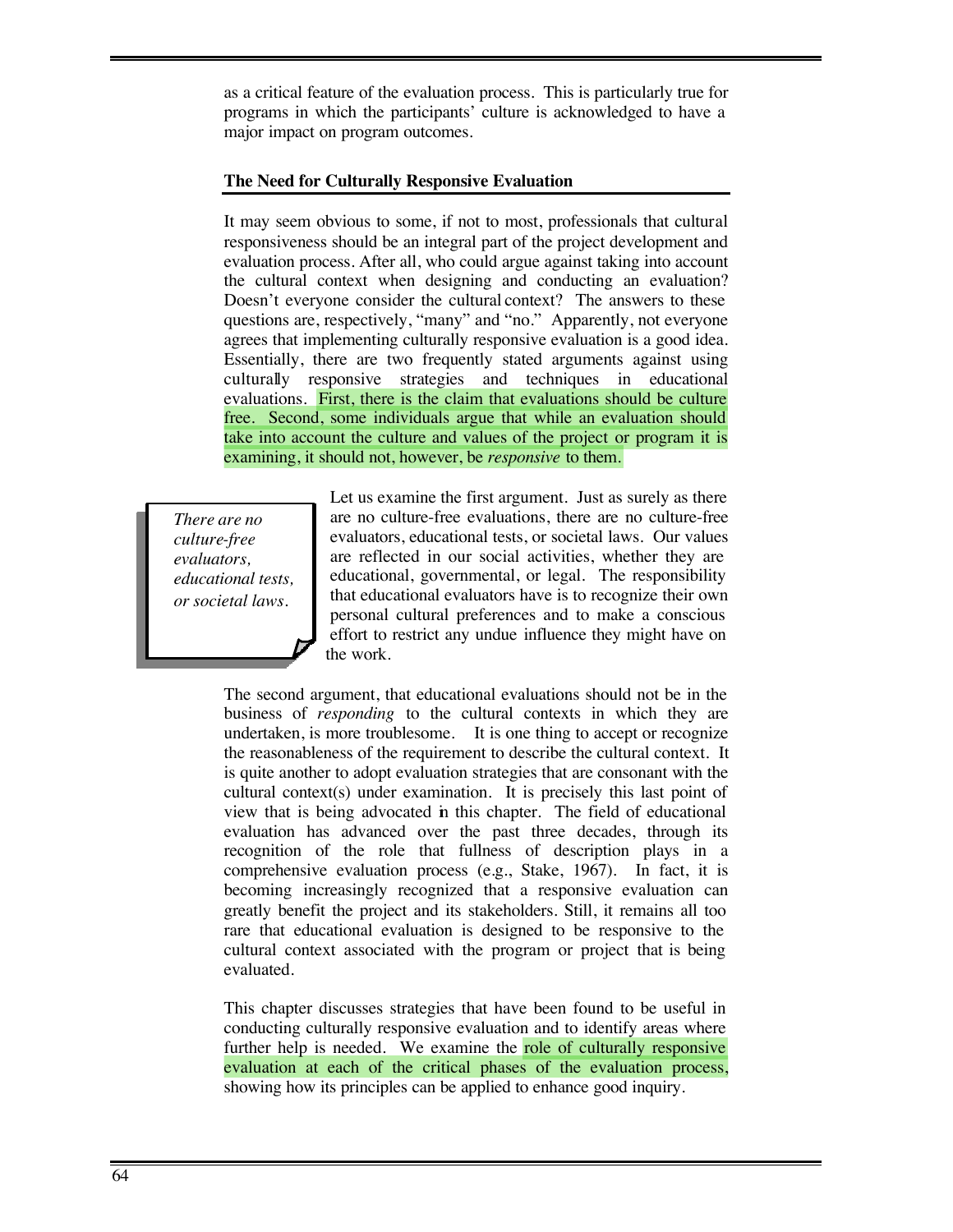# **Preparing for the Evaluation**

#### Preparing for the actual evaluation and assembling an

evaluation team, is, of course, a critical stage in the evaluation process. At the outset, the sociocultural context in which the programs or projects are based must be taken into account. Situations where programs involve ethnically diverse participants and stakeholders call for the "creation of multi-ethnic evaluation teams to increase the chances of really hearing the voices of underrepresented students" (Stevens, 2000). Stevens reminds us that evaluators may, and often do, *listen* to what stakeholders say when

*Multiethnic evaluation teams increase the chances of really hearing the voices of underrepresented students.*

they collect data on site from students, teachers, parents, and other participants or stakeholders. But the crucial question she asks is, do they *hear* what those individuals are saying? Stevens implies that the evaluator or evaluation team must have the "shared lived" experience to truly hear what is being said. At the very least, the evaluator or evaluation team should be fully aware of and responsive to the participants' and stakeholders' culture, particularly as it relates to and influences the program.

Given the important role of the evaluation team, care should be taken in selecting its members. Those members, whenever possible, should be individuals who understand or who at least are clearly committed to being responsive to the cultural context in which the project is based. Project directors should not, however, assume that racial/ethnic congruence among the evaluation team, participants, and stakeholders equates to cultural congruence or competence that is essential for carrying out culturally responsive evaluations (Thomas, 2001).

## **Engaging Stakeholders**

When designing an evaluation that seeks to be culturally responsive, considerable attention must be given to the identification of the stakeholders. Stakeholders play a critical role in all evaluations, especially culturally responsive ones, providing sound advice from the beginning (framing questions) to the end (disseminating the evaluation results). It is important to develop a stakeholder group representative of

the populations the project serves, assuring that individuals from all sectors have the chance for input. Indeed, those in the least powerful positions can be the most affected by the results of an educational evaluation. Students, for example, may qualify for consideration, as might their parents or care givers. When targeting an evaluation toward program improvement and decisionmakers' needs, it is easy to overlook the critical roles that students and parents might play in an educational evaluation.

*Stakeholders play a critical role in all evaluations, especially culturally responsive ones.*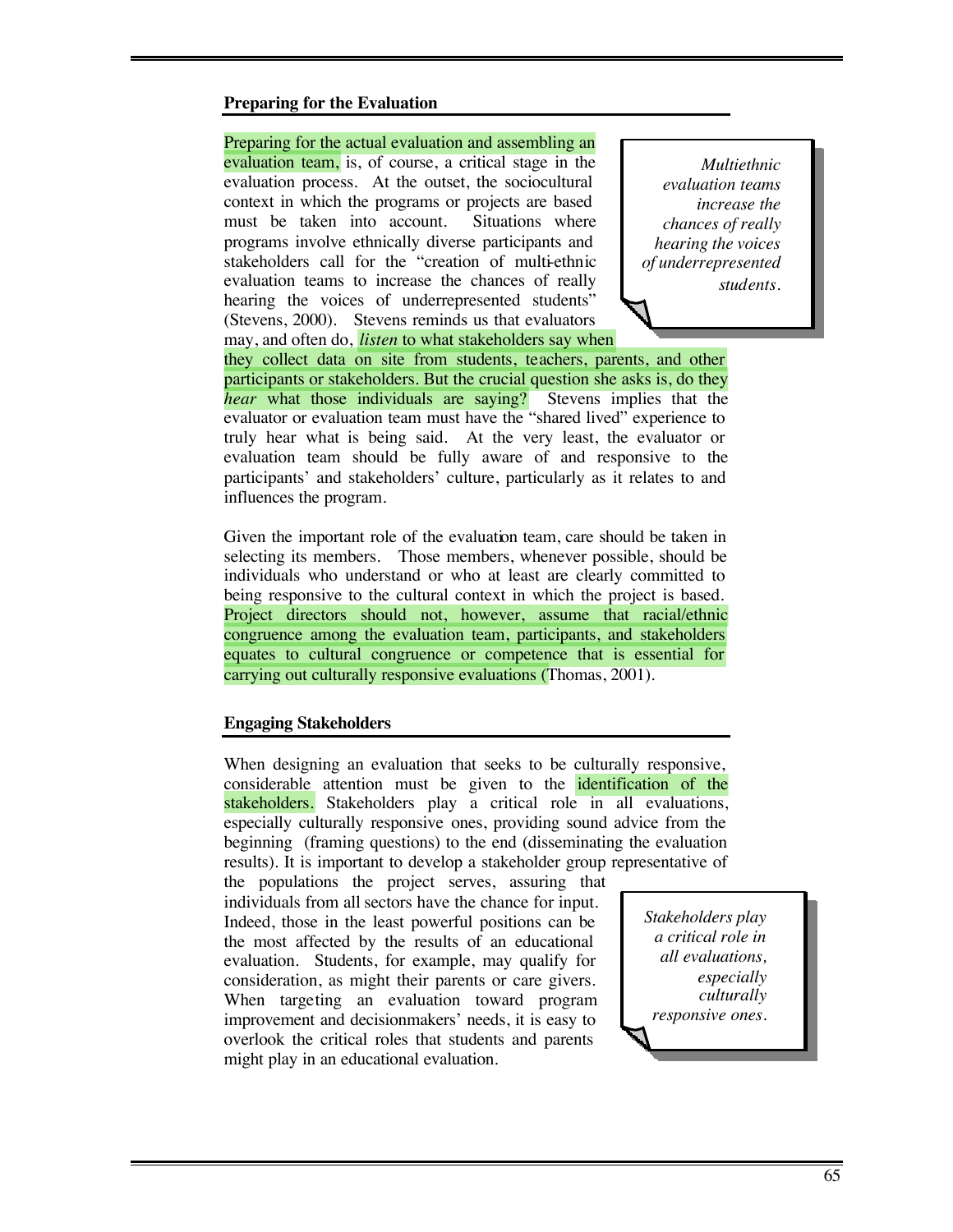In individual projects such as the Louis Stokes Alliance for Minority Participation and the Alliance for Graduate Education for the Professoriate, if participants' and stakeholders' perceptions and views are not taken into account from a cultural perspective, the evaluation may prove flawed, particularly if qualitative methods are employed. Moreover, even if quantitative methods are the primary methodological format, the various "voices" should be heard in the interpretation and presentation of the results. It is important that all key voices are accurately heard and listened to. If they are not, the entire evaluation process may be limited in its accuracy and opportunities for meaningful program improvement drastically reduced.

## **Identifying the Purpose(s) and Intent of the Evaluation**

Another important step is to ensure that there is a clear understanding of the evaluation's purpose and intent. Generally speaking, as stated earlier, comprehensive program evaluation is designed to answer two basic questions: (1) Is the project being conducted as planned and is progress being made toward meeting its goals? and (2) Ultimately, how successful is the project in reaching its goals? To answer these questions, three basic types of evaluations are conducted: **process**, progress, and summative. The first two types of evaluations are called formative evaluations because they measure and describe program operations in order to "inform" project staff (and stakeholders) about the status of the program. Summative evaluations, on the other hand, reveal whether and to what extent the program achieved its goals and objectives.

*Culturally responsive progress evaluations examine connections through culturally sensitive lenses.*

Process evaluations examine the connections between and among program activities. Culturally responsive process evaluations examine those connections through culturally sensitive lenses. Careful documentation of the implementation of program activities is critical to making sense of the subsequent summative evaluation results. Having an evaluator or a team of evaluators that is culturally sensitive to the program environment will ensure that cultural nuances—

large and small—will be captured and used for interpreting progress and summative evaluations.

Progress evaluations seek to determine whether the participants are progressing toward achieving the stated goals and objectives. Culturally responsive progress evaluations help determine whether the original goals and objectives are appropriate for the target population. In seeking to ascertain whether the participants are moving toward the expected outcomes, a culturally responsive progress evaluation can reveal the likelihood that the goals will be met, exceeded, or not exceeded given the program timeline and the results of the process evaluation.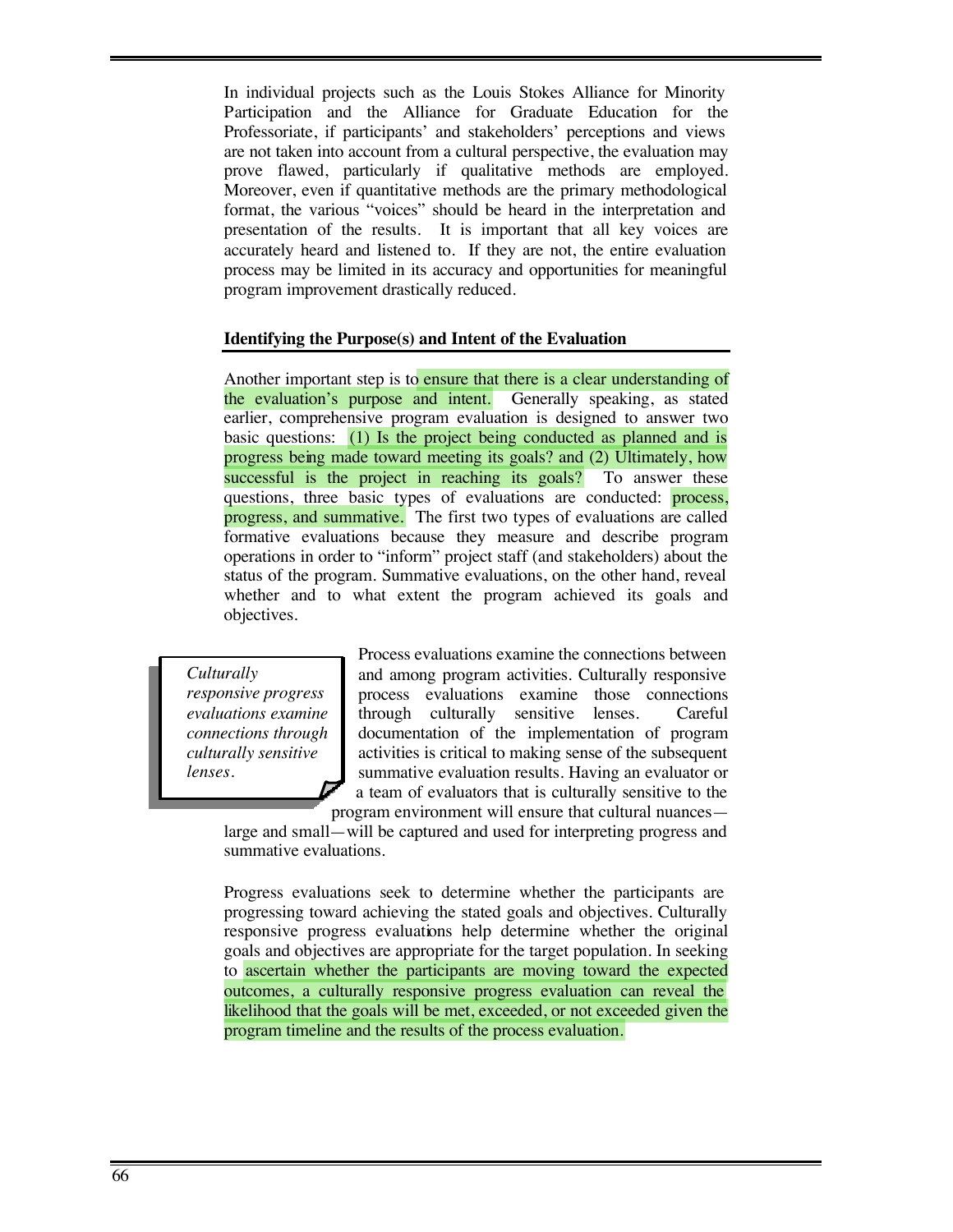Summative evaluations provide information about program effectiveness. Culturally responsive summative evaluations examine the direct effects of the program implementation on the participants and attempt to explain the results within the context of the program. For example, improved student achievement is influenced by and correlated with a variety of school and personnel background variables. Thus, to fully measure the effectiveness of the program and determine its true rather than superficial worth, it is important to identify the correlates of participant outcomes (e.g., student achievement, student attitudes) and measure their effects as well.

# **Framing the Right Questions**

An important key to successful evaluation is to ensure that the proper and appropriate evaluation questions have been framed. For an evaluation to be culturally responsive, it is critical that the questions of significant stakeholders have been heard and, where appropriate, addressed.

The questions that will guide an educational evaluation are crucial to the undertaking and ultimately to the success of the venture. Poorly framed questions rarely yie ld useful answers. Further, framing evaluative questions is *not* easily accomplished. In a culturally responsive evaluation, the questions will have been carefully considered not only by the evaluator and project

*It is critical that the questions of significant stakeholders have been heard and, where appropriate, addressed.*

staff, but by other stakeholders as well. It takes time

and diligence to reach agreement on the questions to be pursued. One stakeholder group may care little about questions that are seen as vital by another group. However, it is crucial that all significant voices are heard.

Once an agreed-upon list of questions has been articulated to the satisfaction of the evaluation team and stakeholders, an epistemological task of great import comes to the fore, but again, it is not an easy task. They must ask, "What will we accept as evidence when we seek answers to our evaluative questions?" This, too, should be decided *before* embarking on a culturally responsive evaluation. It avoids subsequent rejection of evidence by a stakeholder who might say, for example, "This is interesting, but it really isn't hard data." Stakeholders often will be interested in the results that bear on one group over all others. If one particular group has not been involved or asked questions they consider as key, then the rest of the data may be viewed as suspect or irrelevant.

*Questions regarding what constitutes acceptable evidence should be discussed before conducting the evaluation.*

Discussions of what is important, and how we will know if we have acceptable evidence, are often messy and may be heated. The discussions, however, are always *necessary*. A more democratic approach to evaluation increases the need for competent evaluators who have a shared lived experience with the stakeholders. A democratic process also increases the likelihood that evaluative efforts will have all voices represented.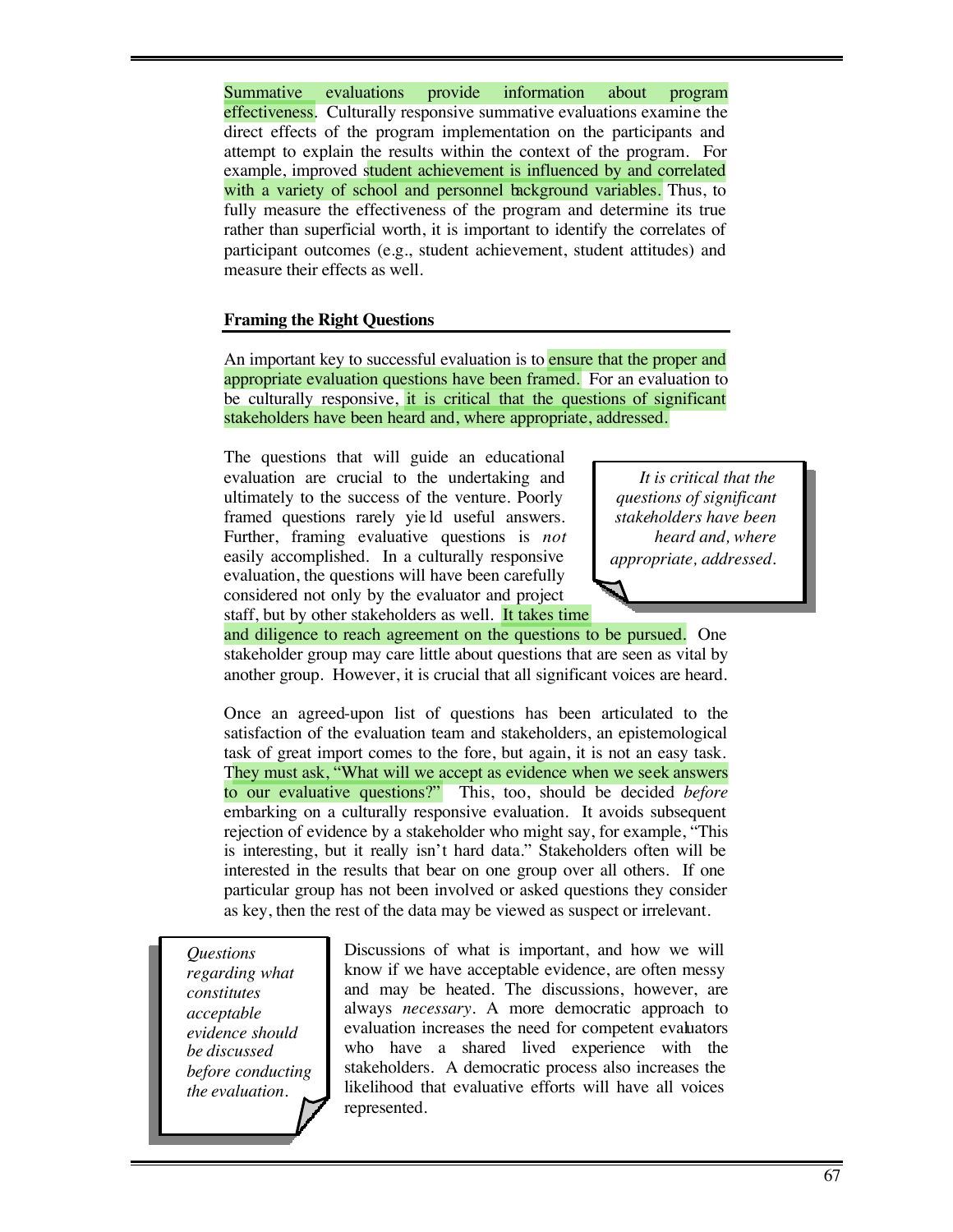# **Designing the Evaluation**

After the evaluation questions have been properly framed, sources of data have been identified, and the type of evidence to be collected has been decided, it is then time to identify the appropriate evaluation design.

There are a number of different evaluation designs that can be used to organize the processes of data collection and analysis and subsequently answer the evaluation questions. The evaluation design that you use does not necessarily need to be elaborate. It just needs to be appropriate for what you want to do.

As stated earlier, most comprehensive evaluation designs have both a qualitative and a quantitative component. Each component provides data in a format that is different from the other, but that can also be complementary to the other.

In addition, designs that incorporate data collection at multiple times provide an opportunity to examine the degree to which some aspect of the participants' behavior changed as a result of the project intervention(s). Furthermore, when comparison or control groups are incorporated into the pre-test/post-test design, evaluators are able to determine to what extent some aspect of participants' behavior changed relative to where it would have been had they not been subject to the project intervention(s).

# **Selecting and Adapting Instrumentation**

Instrumentation provides the means for collecting much of the data for program and project evaluation. Therefore, it is very important that instruments be identified, developed, or adapted to reliably capture the kind and type of information needed to answer

*Previous use does not guarantee cultural responsiveness.*

the evaluation questions. Also at issue is the validity of the inferences about the target population that are drawn from data collected using evaluation instruments. While it is preferable to use instruments that have some history, that have been tried out and have established validity and reliability, previous use does not guarantee cultural responsiveness. Oftentimes, measures that have been normed on a cultural group different from the target population are used in the evaluation process. In such instances, additional pilot testing of the instruments should be done with the cultural group or groups involved in the study to examine their appropriateness. If problems are identified, refinements and adaptations of the instruments should be made so that they are culturally sensitive and thus provide reliable and valid information about the target population.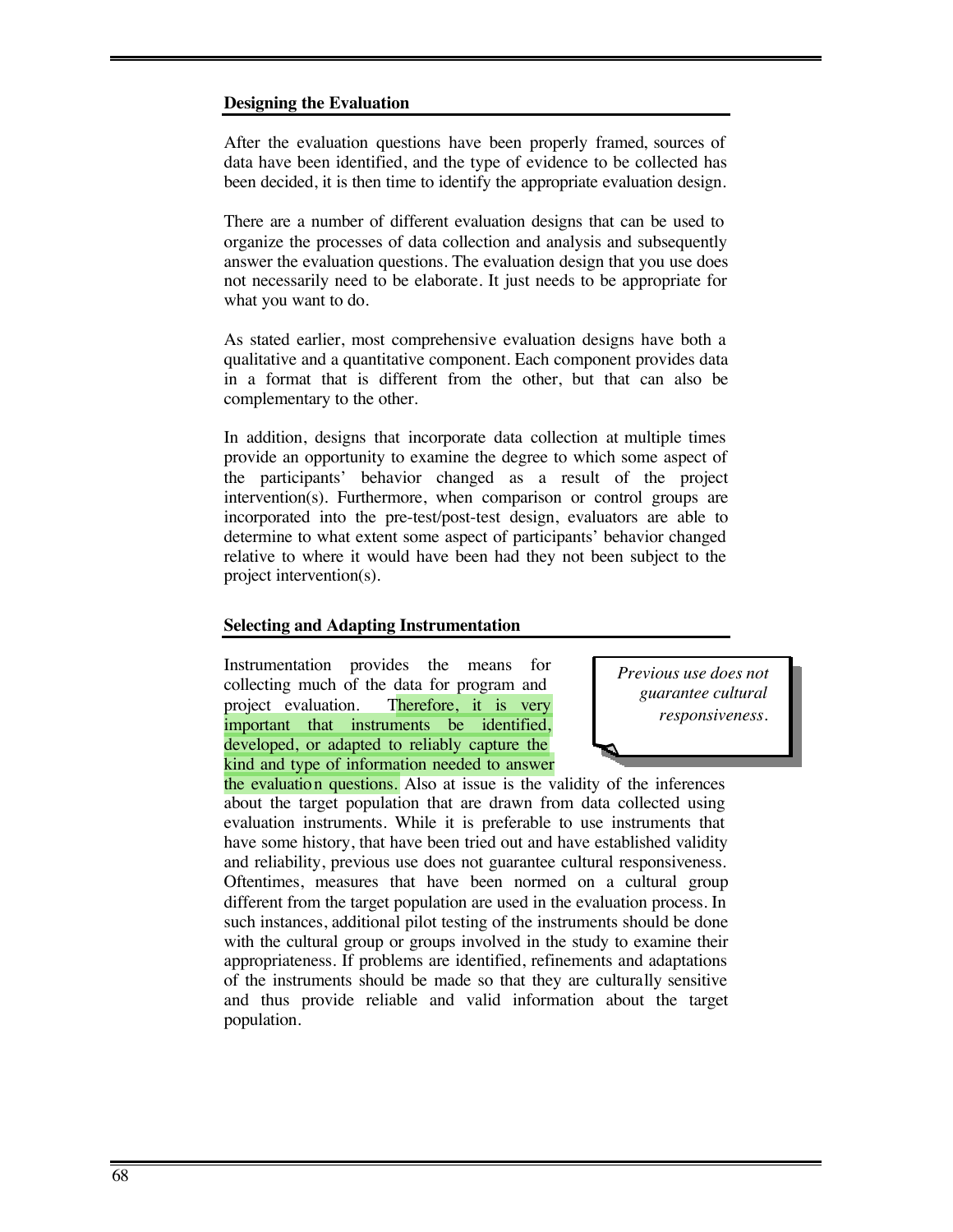#### **Collecting the Data**

Culturally responsive evaluation makes substantial use of qualitative evaluation techniques. One of the tenets of qualitative methodology is that the individual who is collecting the data is the instrument. With that in mind, an instrument (or individual) that is an improper measure provides

*The need to train data collectors in evaluation studies is great.*

invalid data. Consequently, when collecting qualitative data directly from individuals, e.g., via interviews or observations, if those who are collecting and recording the data are not attuned to the cultural context in which the program is situated, the collected data could be invalid. While it may not appear to matter very much whether a person collecting student test papers in the classrooms is culturally responsive, cultural responsiveness does matter in many forms of data collection. In truth, it may indeed matter *how* the test papers are handed out to the students, *how* the test is introduced, and *what* the atmosphere is at the site where the students are being tested. The situation becomes far more complex in the collection of evaluative information through observations and interviews. The need to train data collectors in evaluation studies is great and, unfortunately, largely overlooked. Training them to understand the culture in which they are working is an even rarer event.

There may not be much an evaluation team can do about the age, gender, race, and appearance of its members, but to deny that such factors influence the amount and quality of the data is imprudent. One thing that can be done to increase the probability of gathering evaluative information in a culturally responsive manner is for the project director to ensure that the principal evaluator and team members involved in the data collection know what they are hearing and observing.

Nonverbal behaviors can often provide a key to data interpretation among culturally diverse populations. One African American psychologist, Naim Akbar (1975 as cited in Hale-Benson, 1982), describes a few nonverbal behaviors in African American children. He notes that the

*Too often the nonverbal behaviors are treated as "error variance" in the observation and ignored.*

African American child "expresses herself or himself through considerable body language, adopts a systematic use of nuances of intonation and body language, such as eye movement and position, and is highly sensitive to others' nonverbal cues of communication." When observing African Americans participating in the program under evaluation, much could be lost toward reaching "understanding." Too often the nonverbal behaviors are treated as "error variance" in the observation and ignored. The same can be true when interviewing an African American program participant and stakeholder. In one sense, the evaluators have to know the territory. For example, Floraline Stevens (2000) described how she and her colleagues overcame difficulties attendant to being responsive to culture during an evaluation project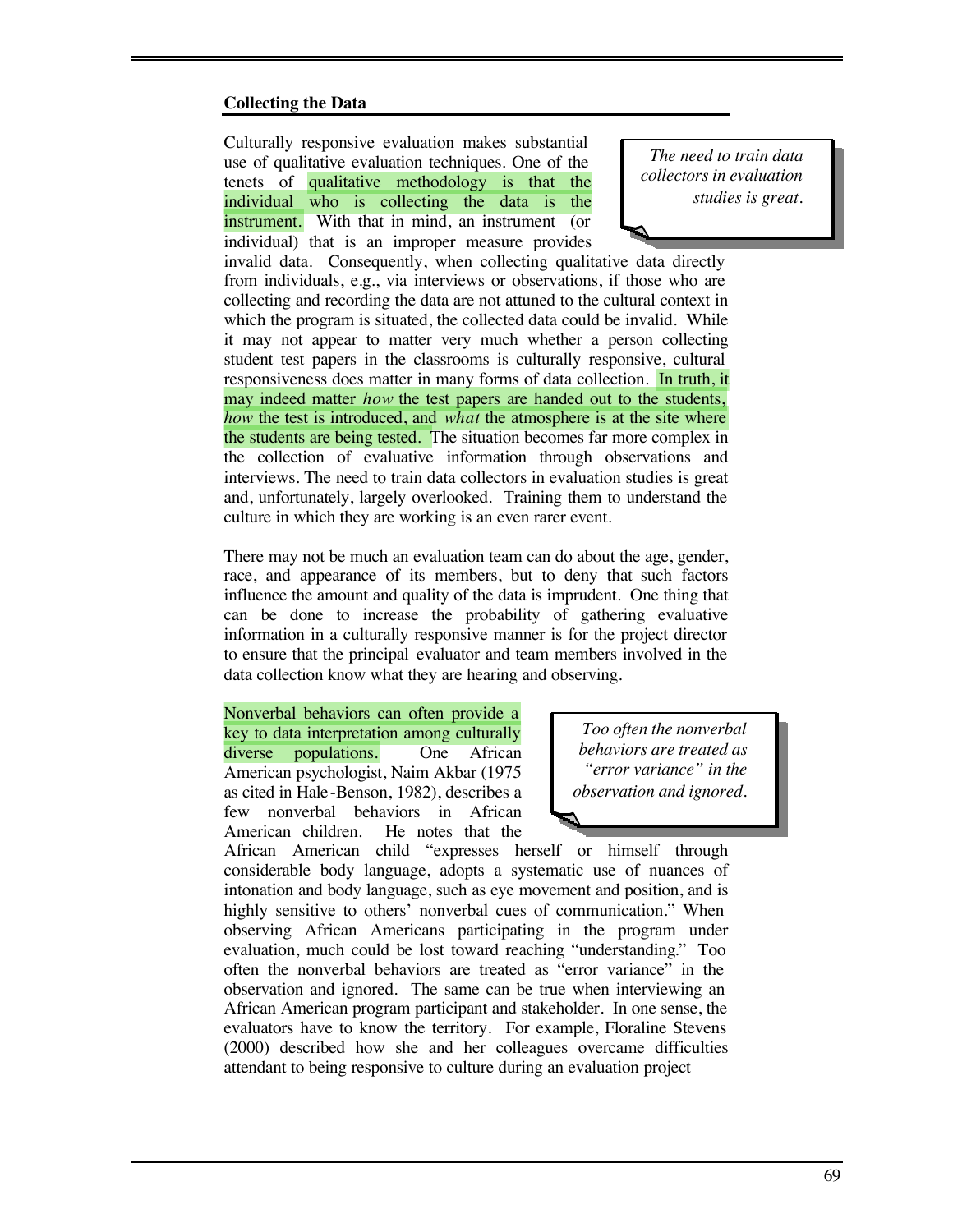within a large metropolitan school district. She pointed out that their extensive knowledge of the culture in the classroom and cultural background of the students overcame difficulties in collecting accurate data.

Lack of knowledge about cultural context is quickly evident when interview data are examined. Reviews of interview transcripts and observation protocol data that are done by reviewers without the ability to interpret meaning based on the (largely) unwritten rules of cultural discourse are likely to result in interpretations that are more frequently wrong than right. Similarly, subsequent discussions of flawed reviews limit communication and ultimately doom the possibility of shared understanding between participants and stakeholders of color and the evaluator who proves to be culturally nonresponsive.

Knowledgeable trainers, using the medium of videotaping, can and have produced considerable improvement in the skills of interviewers who must collect data in cultural settings unfamiliar to them. The training process can be very revealing for participants who seek to understand more about the nonverbal language they communicate and their own flawed communication habits. If interviewer training is entered with the spirit of openness and self-improvement, the results for collecting culturally responsive evaluative data can be considerable. Similar improvements in data collection and interpretation through observation can be achieved through intensive training and mentoring. Although the authors commend such training, in-service training is not the preferred solution. Greater and longer lasting improvements in the collection of culturally responsive evaluative data and in the conduct of program evaluations can be realized principally by recruiting evaluation data collectors and analyzers who already possess a shared lived experience with those who are being evaluated.

# **Analyzing the Data**

One may conduct appropriate statistical techniques, such as analyses of variance, and examine test score distributions without much concern for the cultural context in which the data were collected, although that may actually be somewhat shortsighted. But the analysis of interview data and the interpretation of descriptions of behavior related to programs undergoing evaluation cannot be achieved without considerable sensitivity to, and understanding of, the cultural context in which the data are gathered.

Determining an accurate meaning of what has been observed is central in culturally responsive evaluation. Having adequate understanding of cultural context when conducting an evaluation is important, but the involvement of evaluators who share a lived experience may be even more essential. The charge for minority evaluators is to go beyond the obvious.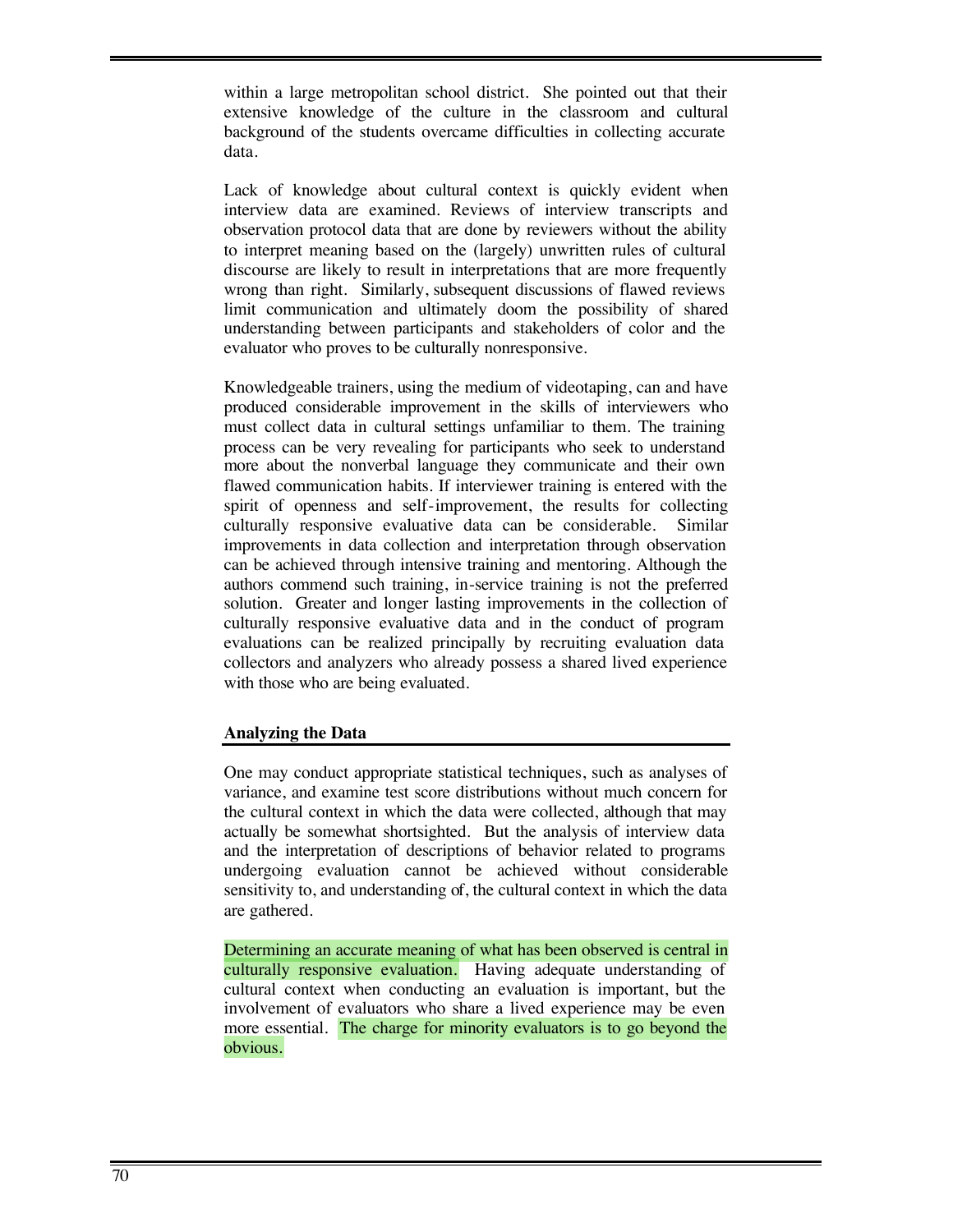Knowing the language of a group's culture guides one's attention to the nuances in how language is expressed and the meaning it may hold beyond the mere words. The analyst of data gathered in a culturally diverse context may serve as an interpreter for evaluators who do not share a lived experience with the group being evaluated.

To this end, a good strategy is the creation of review panels principally comprising representatives from stakeholder groups to examine evaluative findings gathered by the principal evaluator and/or an evaluation team. When stakeholder groups composed of separate panels of parents, students, and community representatives, for example, review evaluative findings, the meaning of evaluative data is frequently fresh, and is not always aligned with confirming interpretations. Again, the results of the deliberations of review panels will not lend themselves necessarily to simple, easy answers. Our contention, however, is that they will more accurately reflect the complexity of the cultural context in which the data were gathered.

*Disaggregation of collected data is a procedure that warrants increased attention.*

Disaggregation of collected data is a procedure that warrants increased attention. Disaggregation of data sets is highly recommended because evaluative findings that dwell exclusively on whole -group statistics can blur rather than reveal important information. Worst still, they may even be misleading. For example, studies that examine the correlates of *successful* minority students rather than focusing exclusively on the correlates of those who fail are important. It can be

enlightening to scrutinize the context in which data that are regarded as "outliers" occur. The examination of a few successful students, in a setting that commonly produces failure, can be as instructive for program improvement as an examination of the correlates of failure for the majority.

In sum, the data rarely speak for themselves, but rather are given voice by those who interpret them. The voices that are heard are not only those who are participating in the project, but also those of the analysts who are interpreting and presenting the data. Deriving meaning from data in program evaluations that are culturally responsive requires people who understand the context in which the data were gathered.

## **Disseminating and Utilizing the Results**

Dissemination and utilization of evaluation outcomes are certainly important components in the overall evaluation process. Moreover, a critical key is to conduct an evaluation in a manner that increases the likelihood that the results will be perceived as useful and, indeed, used. Culturally responsive evaluations can increase that likelihood. Hence, evaluation results should be viewed by audiences as not only useful, but truthful as well (Worthen, Sanders, and Fitzpatrick, 1997).

*Evaluation results should be viewed by audiences as not only useful, but truthful as well.*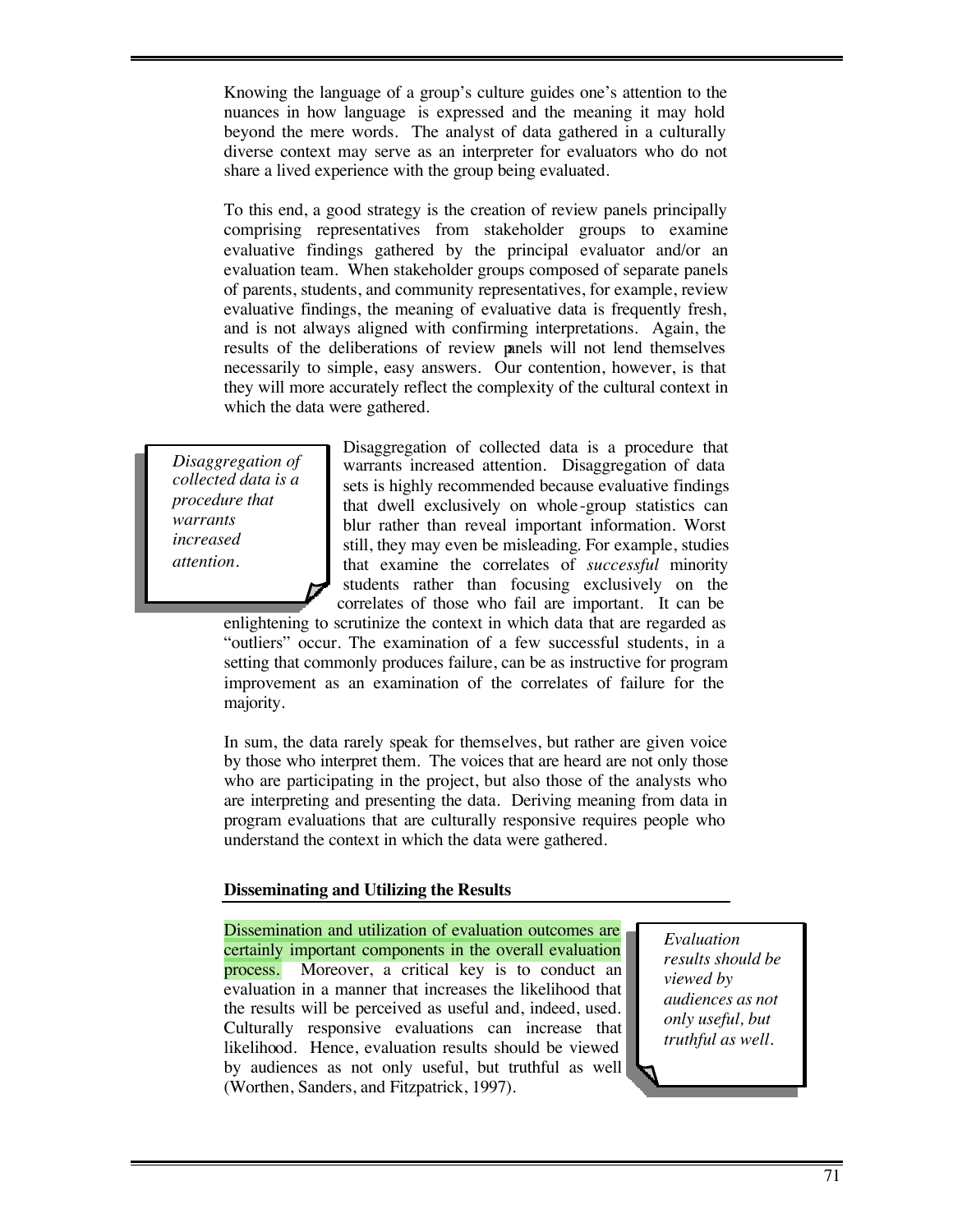Information from good and useful evaluations should be widely disseminated. Further, communications pertaining to the evaluation process and results should be presented clearly so that they can be understood by all of the intended audiences.

Michael Q. Patton (1991) pointed out that evaluation should strive for accuracy, validity, and believability. Patton (1997) further stated that evaluation should assure that the information from it is received by the "right people." Building on his cogent observation we would add that the "right people" are not restricted to the funding agency and project or program administration and staff, but should include a wide range of individuals who have an interest or stake in the program or project.

The dissemination and use of evaluation outcomes should be thought through early when preparing an evaluation, that is, during the evaluation-planning phase. Moreover, the use of the evaluation should be firmly consistent with the actual purposes of the evaluation. Further, the purpose of the evaluation should be well defined and clear to those involved in the project itself.

As we talk about dissemination, our discussion comes full circle, and we return to the earliest steps in evaluation design, the evaluation questions. These questions themselves are always keys to a good evaluation—those that would provide information that stakeholders care about and on which sound decisions can be based must always guide the work. The right questions, combined with the right data collection techniques, can make the difference between an evaluation that is only designed to meet limited goals of compliance and one that meets the needs of the project and those who are stakeholders in it. Applying the principles of culturally responsive evaluation can enhance the likelihood that these ends will be met, and that the real benefits of the intervention can be documented.

#### **References**

- Gordon, E.W. (1998). Producing Knowledge and Pursuing Understanding: Reflections on a Career of Such Effort. AERA Invited Distinguished Lectureship. Paper presented at the annual meeting of the American Educational Research Association, San Diego, CA, 13 April.
- Hale-Benson, J. (1982). *Black Children: Their Roots, Culture, and Learning Styles,* Revised Ed. Baltimore, MD: Johns Hopkins University Press.
- Hood, S. (2000). Commentary on Deliberative Democratic Evaluation. In *Evaluation as a Democratic Process: Promoting Inclusion, Dialogue, and Deliberation,* edited by K. Ryan and L. DeStefano. New Directions for Program Evaluation, No. 85. San Francisco, CA: Jossey-Bass.